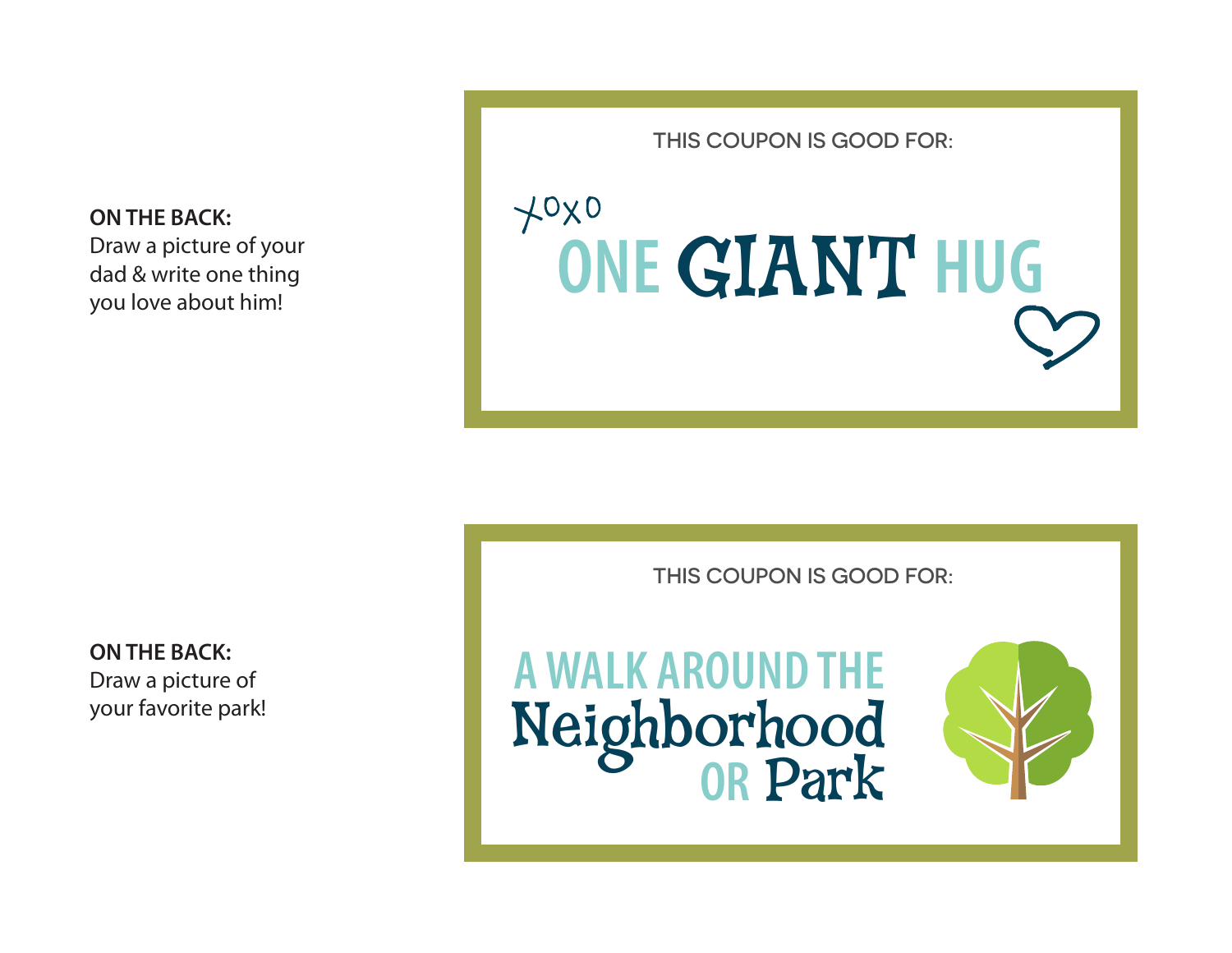**ON THE BACK:** Draw a portrait of you and your dad!

### THIS COUPON IS GOOD FOR:



THIS COUPON IS GOOD FOR:



## **ONE ROUND OF OUR** Favorite Game

**ON THE BACK:** Draw a picture of you and your dad playing your favorite game!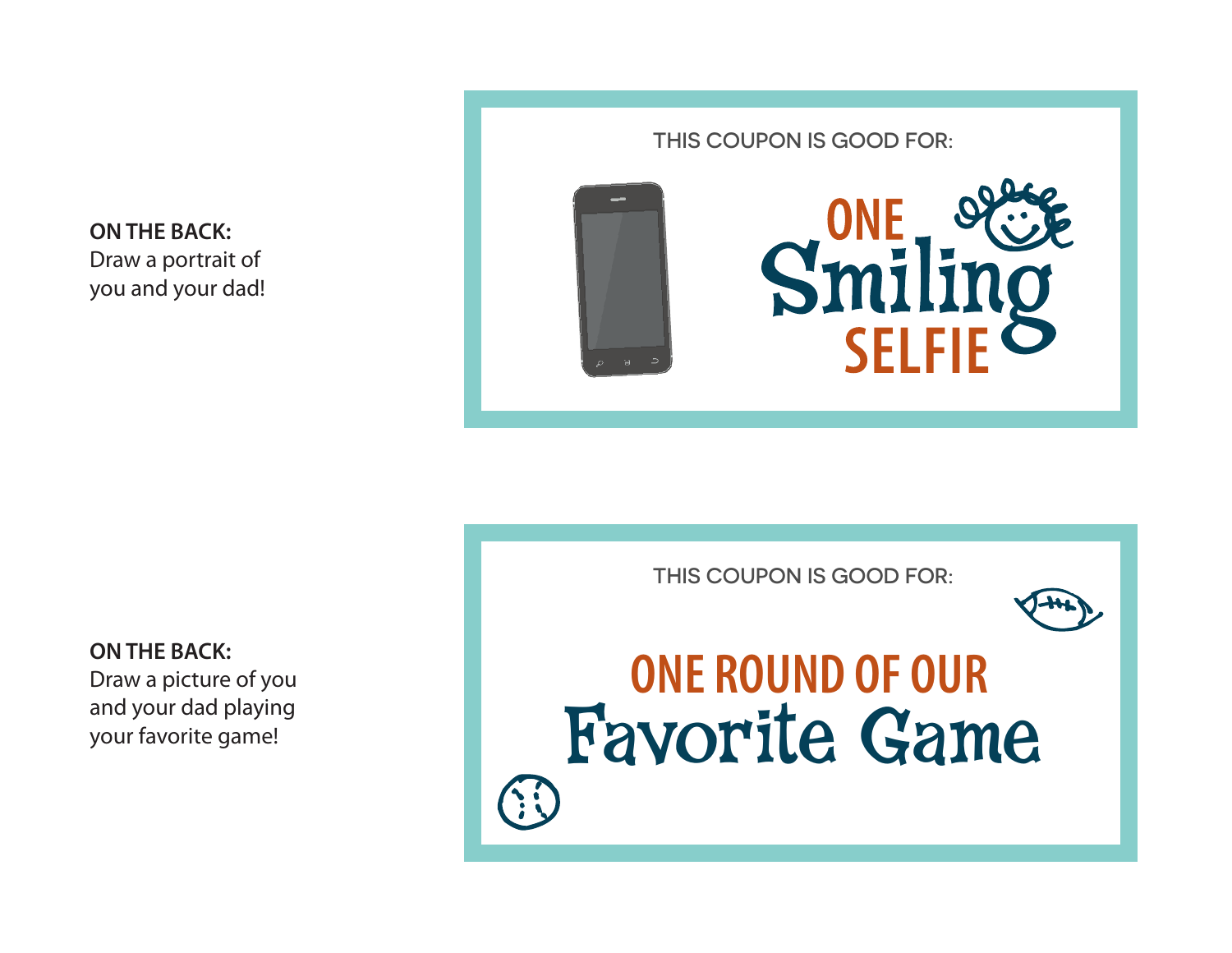**ON THE BACK:** Draw a picture of you and your dad working on a project together!

### THIS COUPON IS GOOD FOR:





**ON THE BACK:** Draw a picture of your dad's favorite

breakfast food!

THIS COUPON IS GOOD FOR:

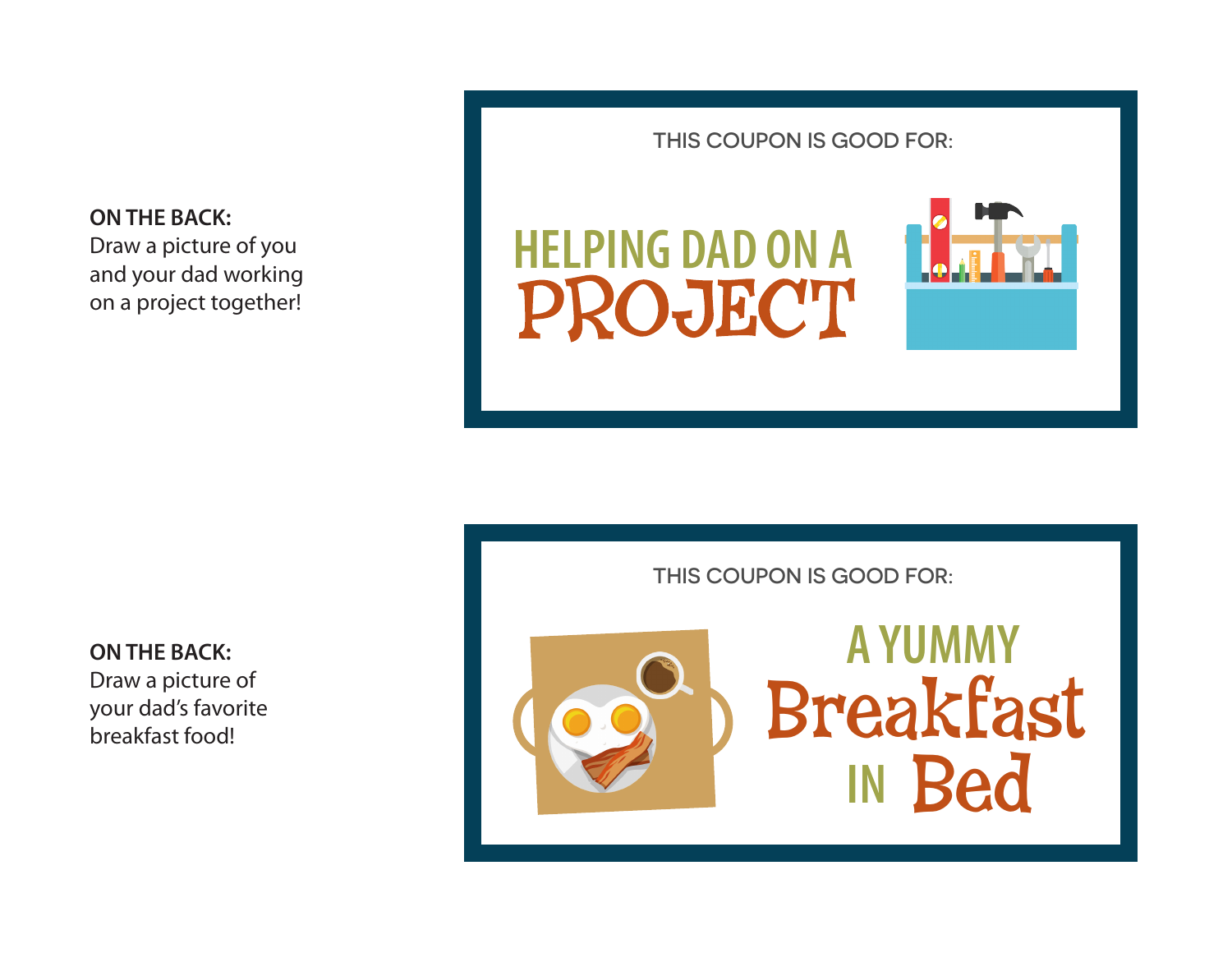**ON THE BACK:** Draw a picture of your dad's favorite place to nap!



**ON THE BACK:** Draw a picture of your dad's favorite dessert!

THIS COUPON IS GOOD FOR:

**YOUR FAVORITE AFTER DINNER** DESSERT

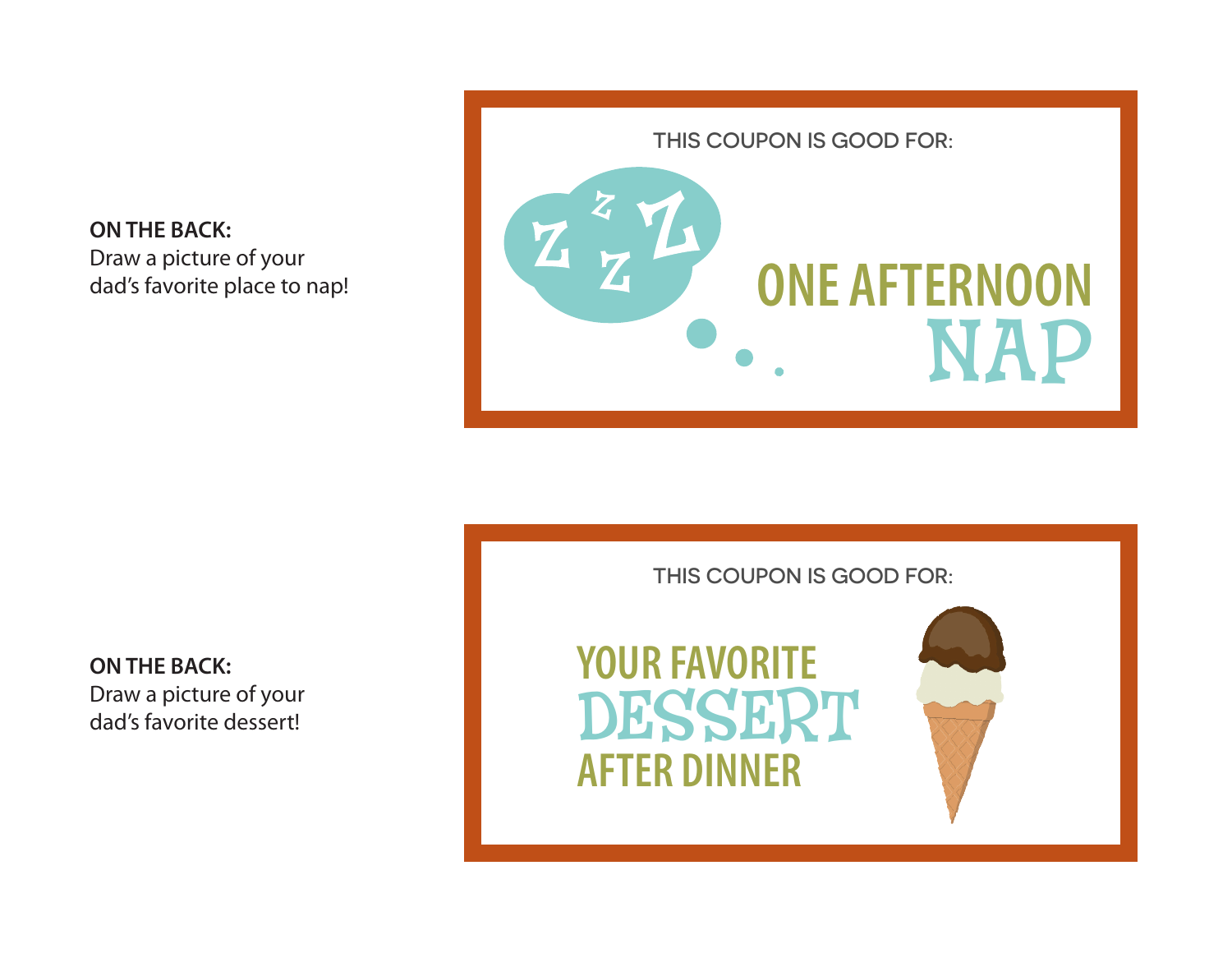

### THIS COUPON IS GOOD FOR:

THIS COUPON IS GOOD FOR:

### **ON THE FRONT:**

Make your own coupon! Don't forget to draw a picture to go along with it!